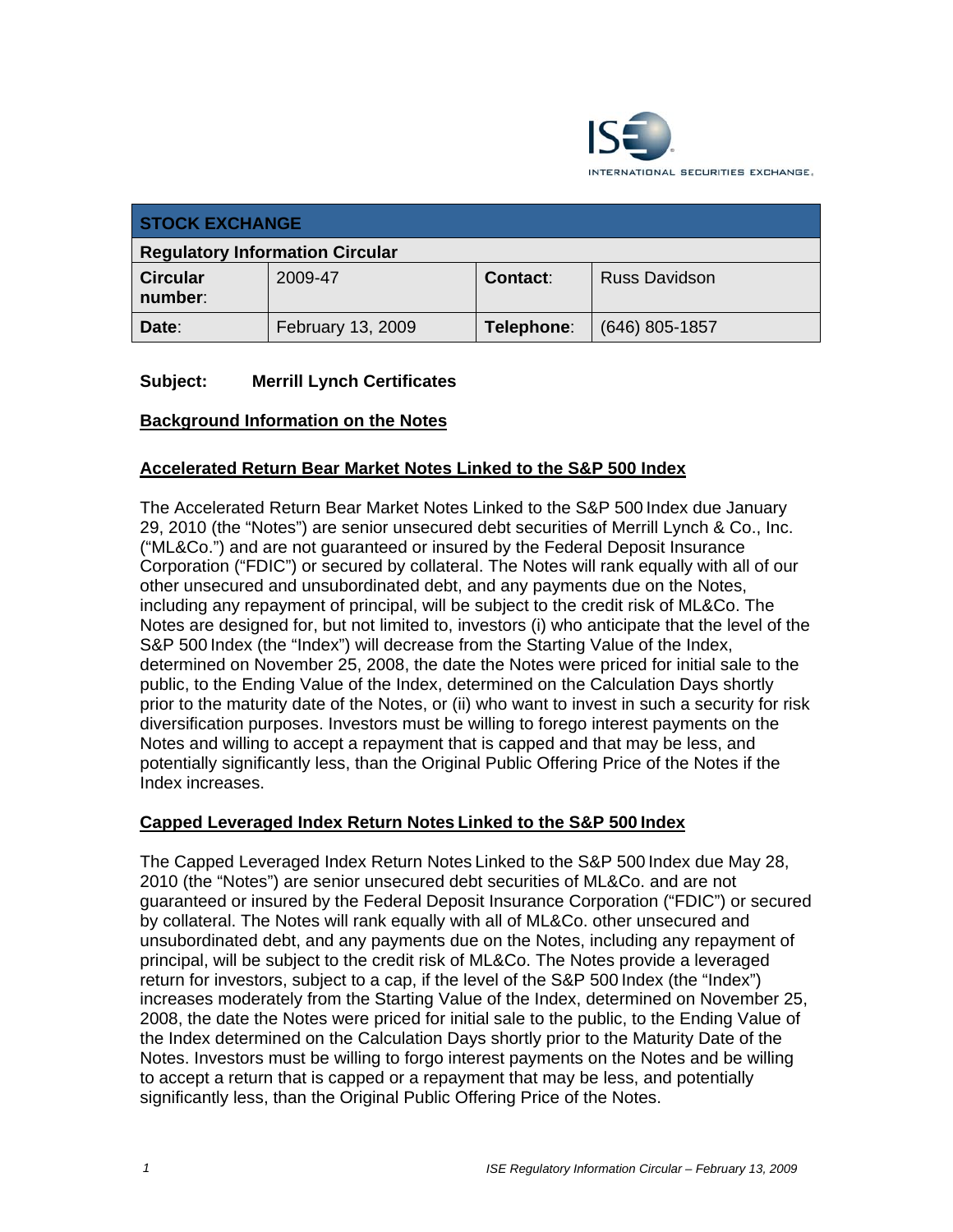#### **100% Principal Protected Conditional Participation Notes Linked to the S&P 500 Index**

The 100% Principal Protected Conditional Participation Notes Linked to the S&P 500 Index due December 2, 2009 (the "Notes") are senior unsecured debt securities of ML&Co. and are not guaranteed or insured by the Federal Deposit Insurance Corporation ("FDIC") or secured by collateral. The Notes will rank equally with all of ML&Co. other unsecured and unsubordinated debt, and any payments due on the Notes, including any repayment of principal, will be subject to the credit risk of ML&Co. The Notes are designed for investors who seek 100% principal protection on their investment at maturity and who want upside exposure to increases in the level of the S&P 500 Index (the "Index") from the Starting Value of the Index, determined on November 25, 2008, the date the Notes were priced for initial sale to the public, to the Ending Value of the Index, determined on a valuation date shortly before the maturity date, provided that the Ending Value of the Index does not exceed a specified level (the "Threshold Level"). If the Ending Value of the Index exceeds the Threshold Level, the Notes will pay a fixed return of \$0.30 per unit (or 3% of the Original Public Offering Price per unit). Investors must be willing to forego interest payments on the Notes and willing to accept a return that is capped.

## **Accelerated Return Notes Linked to the Consumer Staples Select Sector Index**

The Accelerated Return Notes Linked to the Consumer Staples Select Sector Index due January 29, 2010 (the "Notes") are senior unsecured debt securities of Merrill ML&Co. and are not guaranteed or insured by the Federal Deposit Insurance Corporation ("FDIC") or secured by collateral. The Notes will rank equally with all of ML&Co. other unsecured and unsubordinated debt, and any payments due on the Notes, including any repayment of principal, will be subject to the credit risk of ML&Co. The Notes provide a leveraged return for investors, subject to a cap, if the level of the Consumer Staples Select Sector Index (the "Index") increases moderately from the Starting Value of the Index, determined on November 25, 2008, the date the Notes were priced for initial sale to the public, to the Ending Value of the Index, determined on the Calculation Days shortly prior to the maturity date of the Notes. Investors must be willing to forego interest payments on the Notes and willing to accept a return that is capped or a repayment that is less, and potentially significantly less, than the Original Public Offering Price of the Notes.

#### **Strategic Accelerated Redemption Securities Linked to the S&P 500 Index**

The Strategic Accelerated Redemption Securities Linked to the S&P 500 Index due December 1, 2010 (the "Notes") are senior unsecured debt securities of ML&Co. and are not guaranteed or insured by the Federal Deposit Insurance Corporation ("FDIC") or secured by collateral. The Notes will rank equally with all of ML&Co. other unsecured and unsubordinated debt, and any payments due on the Notes, including any repayment of principal, will be subject to the credit risk of ML&Co. The Notes provide for an automatic call of the Notes if the Observation Level of the S&P 500 Index (the "Index") on any Observation Date is equal to or greater than the Call Level. If the Notes are called on any Observation Date, an investor will receive on the Call Settlement Date an amount per unit (the "Call Amount") equal to the \$10 Original Public Offering Price of the Notes plus the applicable Call Premium. If the Notes are not called, the amount an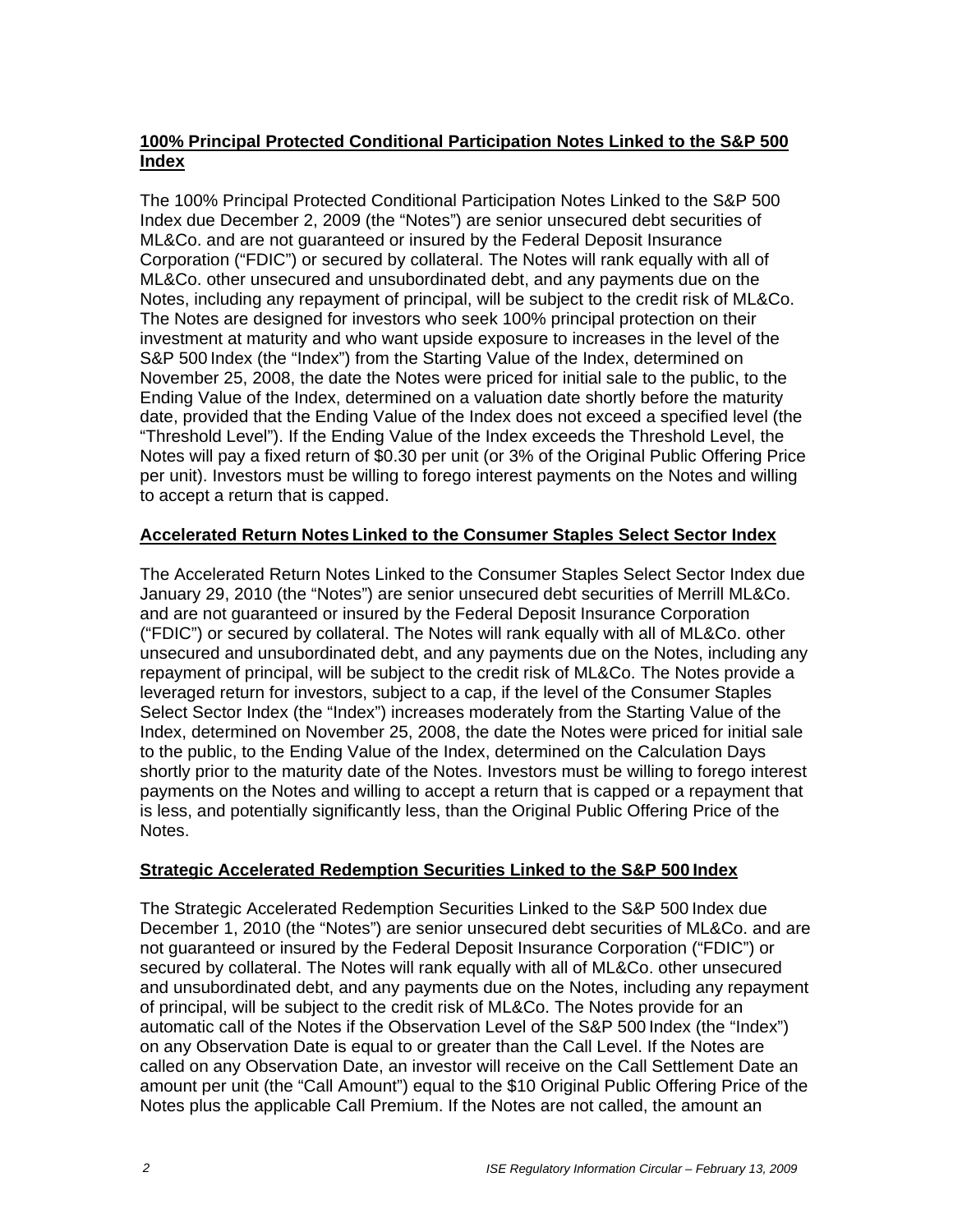investor receive on the maturity date (the "Redemption Amount") will not be greater than the Original Public Offering Price per unit and will be based on the direction of and percentage change in the level of the Index from the Starting Value, as determined on November 25, 2008, the date the Notes were priced for initial sale to the public, to the Ending Value, as determined on the final Observation Date. Investors must be willing to forego interest payments on the Notes and be willing to accept a repayment that may be less, and potentially significantly less, than the Original Public Offering Price of the Notes. Investors also must be prepared to have their Notes called by ML&Co. on any Observation Date.

#### **Bear Market Strategic Accelerated Redemption Securities Linked to the iShares Dow Jones U.S. Real Estate Index Fund**

The Bear Market Strategic Accelerated Redemption Securities Linked to the iShares Dow Jones U.S. Real Estate Index Fund due June 2, 2010 (the "Notes") are senior unsecured debt securities of ML&Co. and are not guaranteed or insured by the Federal Deposit Insurance Corporation ("FDIC") or secured by collateral. The Notes will rank equally with all of ML&Co. other unsecured and unsubordinated debt, and any payments due on the Notes, including any repayment of principal, will be subject to the credit risk of ML&Co. The Notes are designed for, but not limited to, investors who anticipate that the Observation Level of the iShares Dow Jones

U.S. Real Estate Index Fund (the "Index Fund") on any Observation Date will be less than or equal to the Call Level.

The Notes provide for an automatic call of the Notes if the Observation Level of the Index Fund on any Observation Date is less than or equal to the Call Level. If the Notes are called on any Observation Date, an investor will receive on the Call Settlement Date an amount per unit (the "Call Amount") equal to the \$10 Original Public Offering Price of the Notes plus the applicable Call Premium. If the Notes are not called, the amount an investor will receive on the maturity date (the "Redemption Amount") will not be greater than the Original Public Offering Price per unit and will be based on the direction of and percentage increase in the price per share of the Index Fund from the Starting Value, as determined on November 26, 2008, the date the Notes were priced for initial sale to the public, to the Ending Value, as determined on the final Observation Date. Investors must be willing to forgo interest payments on the Notes and be willing to accept a repayment that may be less, and potentially significantly less, than the Original Public Offering Price of the Notes. Investors also must be prepared to have their Notes called by ML&Co. on any Observation Date.

#### **Accelerated Return Notes Linked to the MSCI EAFE Index**

The Accelerated Return Notes Linked to the MSCI EAFE Index due January 29, 2010 (the "Notes") are senior unsecured debt securities of ML&Co. and are not guaranteed or insured by the Federal Deposit Insurance Corporation ("FDIC") or secured by collateral. The Notes will rank equally with all of ML&Co. other unsecured and unsubordinated debt, and any payments due on the Notes, including any repayment of principal, will be subject to the credit risk of ML&Co. The Notes provide a leveraged return for investors, subject to a cap, if the level of the MSCI EAFE Index (the "Index") increases moderately from the Starting Value of the Index, determined on November 26, 2008, the date the Notes were priced for initial sale to the public, to the Ending Value of the Index, determined on the Calculation Days shortly prior to the maturity date of the Notes.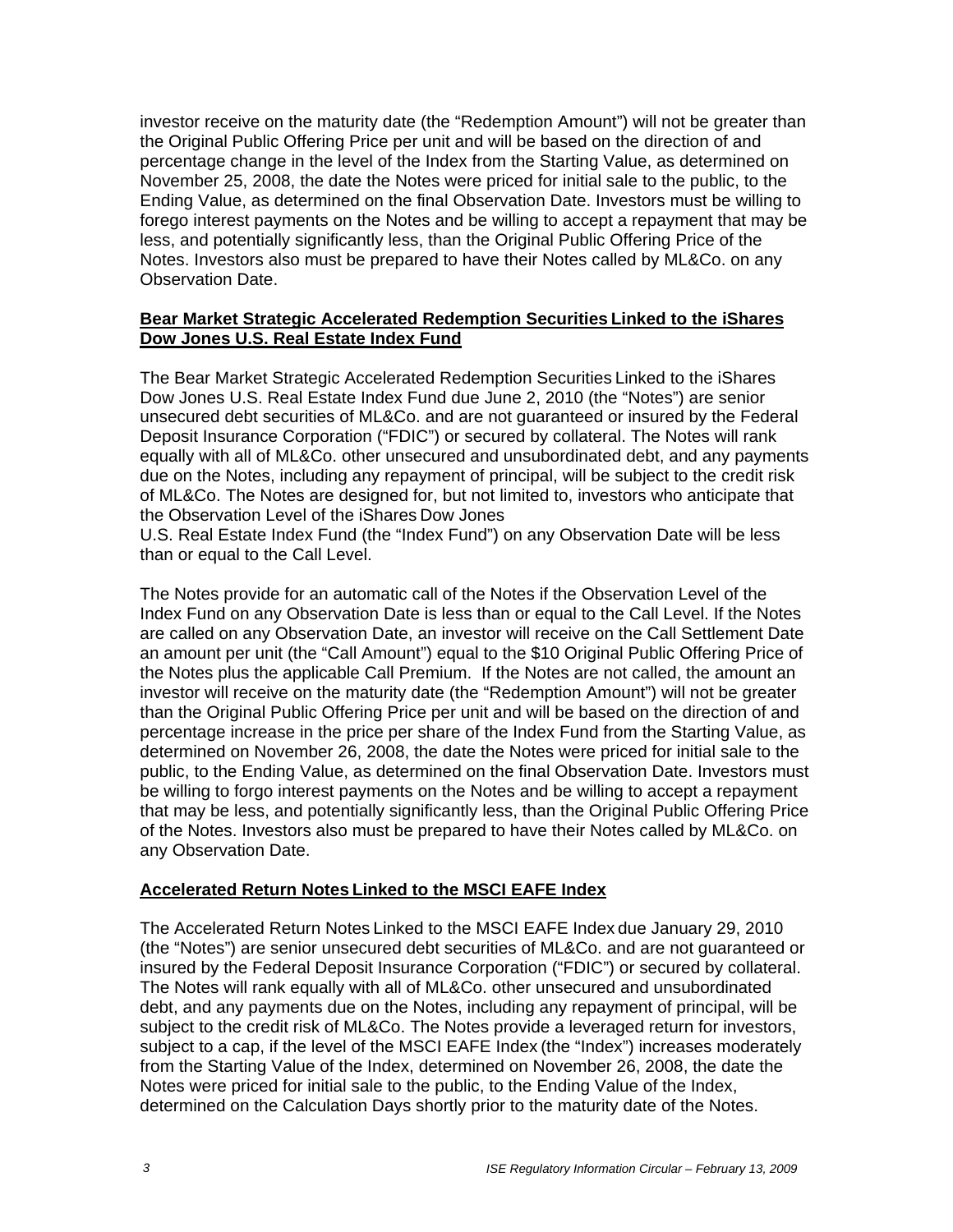Investors must be willing to forego interest payments on the Notes and willing to accept a return that is capped or a repayment that is less, and potentially significantly less, than the Original Public Offering Price of the Notes.

#### **Accelerated Return Notes Linked to the S&P 500 Index**

The Accelerated Return Notes Linked to the S&P 500 Index due January 29, 2010 (the "Notes") are senior unsecured debt securities of ML&Co. and are not guaranteed or insured by the Federal Deposit Insurance Corporation ("FDIC") or secured by collateral. The Notes will rank equally with all of ML&Co. other unsecured and unsubordinated debt, and any payments due on the Notes, including any repayment of principal, will be subject to the credit risk of ML&Co. The Notes provide a leveraged return for investors, subject to a cap, if the level of the S&P 500 Index (the "Index") increases moderately from the Starting Value of the Index, determined on November 25, 2008, the date the Notes were priced for initial sale to the public, to the Ending Value of the Index, determined on the Calculation Days shortly prior to the maturity date of the Notes. Investors must be willing to forego interest payments on the Notes and willing to accept a return that is capped or a repayment that is less, and potentially significantly less, than the Original Public Offering Price of the Notes.

For additional information regarding the Securities, including the applicable risk factors, please consult the Prospectus Supplements, filed with the Securities and Exchange Commission by Merrill Lynch on November25, 2007.

#### **Exchange Rules Applicable to Trading in the Notes**

The Notes are considered equity securities, thus rendering trading in the Notes subject to the Exchange's existing rules governing the trading of equity securities.

# **Trading Hours**

Trading in the Notes on ISE is on a UTP basis and is subject to ISE equity trading rules. The Notes will trade from 8:00 a.m. until 8:00 p.m. Eastern Time. Equity EAMs trading the Notes during the Extended Market Sessions are exposed to the risk of the lack of the calculation or dissemination of underlying index value or intraday indicative value ("IIV"). For certain derivative securities products, an updated underlying index value or IIV may not be calculated or publicly disseminated in the Extended Market hours. Since the underlying index value and IIV are not calculated or widely disseminated during Extended Market hours, an investor who is unable to calculate implied values for certain derivative securities products during Extended Market hours may be at a disadvantage to market professionals.

#### **Trading Halts**

ISE will halt trading in the Shares of a Trust in accordance with ISE Rule 2101(a)(2)(iii). The grounds for a halt under this Rule include a halt by the primary market because it stops trading the Shares and/or a halt because dissemination of the IIV or applicable currency spot price has ceased, or a halt for other regulatory reasons. In addition, ISE will stop trading the Shares of a Trust if the primary market de-lists the Shares.

#### **Delivery of a Prospectus**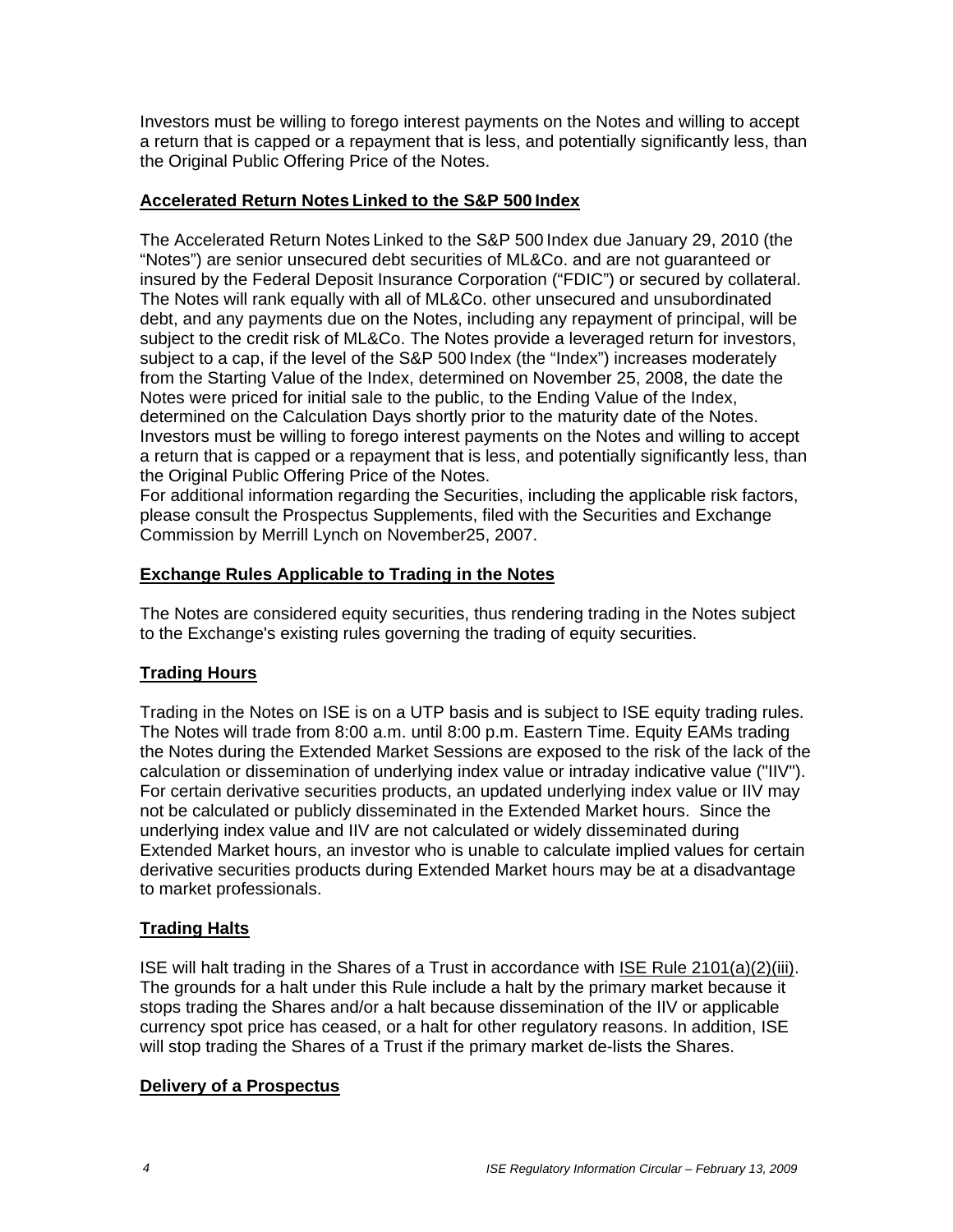Pursuant to federal securities laws, investors purchasing Shares must receive a prospectus prior to or concurrently with the confirmation of a transaction. Investors purchasing Shares directly from the Fund (by delivery of the Deposit Amount) must also receive a prospectus.

Prospectuses may be obtained through the Distributor or on the Fund's website. The Prospectus does not contain all of the information set forth in the registration statement (including the exhibits to the registration statement), parts of which have been omitted in accordance with the rules and regulations of the SEC. For further information about the Fund, please refer to the Trust's registration statement.

**This Regulatory Information Circular is not a statutory Prospectus. Equity EAMs should consult the Trust's Registration Statement, SAI, Prospectus and the Fund's website for relevant information.**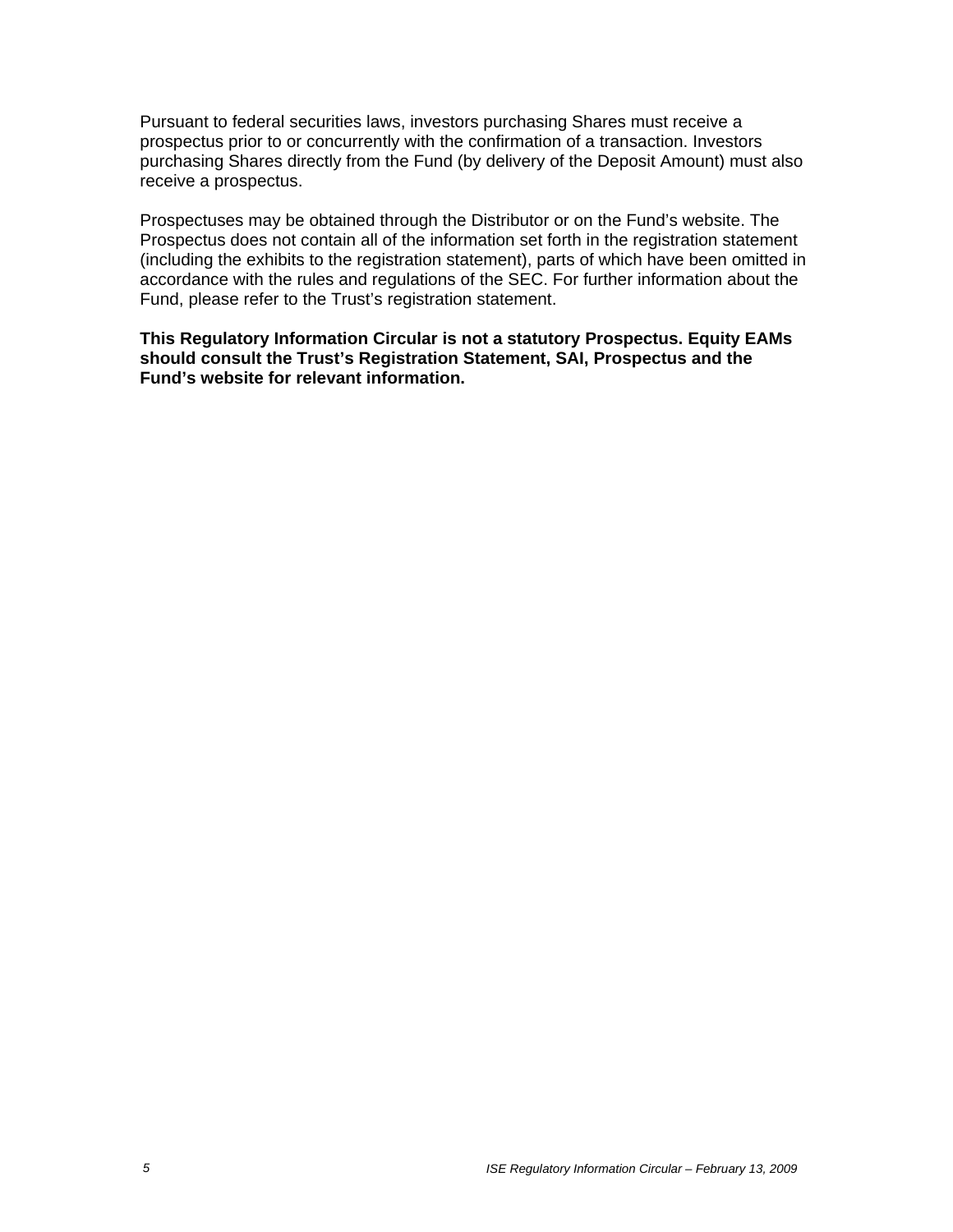# **Appendix A**

| Ticker<br><b>BSB</b>        | <b>Fund Name</b><br><b>Accelerated Return Bear Market</b><br>Notes Linked to the S&P 500® Index<br>due January 29, 2010                                                                            |
|-----------------------------|----------------------------------------------------------------------------------------------------------------------------------------------------------------------------------------------------|
| Ticker<br><b>CUL</b>        | <b>Fund Name</b><br>Capped Leveraged Index Return<br>Notes <sup>®</sup> Linked to the S&P 500 <sup>®</sup><br>Index due May 28, 2010                                                               |
| Ticker<br><b>SVQ</b>        | <b>Fund Name</b><br>100% Principal Protected Conditional<br>Participation Notes Linked to the S&P<br>500® Index due December 2, 2009                                                               |
| Ticker<br><b>CAK</b>        | <b>Fund Name</b><br><b>Accelerated Return NotesSM Linked</b><br>to the Consumer Staples Select<br>Sector Index due January 29, 2010                                                                |
| Ticker<br><b>SKP</b>        | <b>Fund Name</b><br><b>Strategic Accelerated Redemption</b><br>Securities Linked to the S&P 500<br>Index due December1, 2010                                                                       |
| <b>Ticker</b><br><b>SMM</b> | <b>Fund Name</b><br><b>Bear Market Strategic Accelerated</b><br>Redemption Securities <sup>®</sup> Linked to the<br>iShares <sup>®</sup> Dow Jones U.S. Real<br>Estate Index Fund due June 2, 2010 |
| Ticker<br>AMO               | <b>Fund Name</b><br><b>Accelerated Return NotesSM Linked</b><br>to the MSCI EAFE Index due January<br>29, 2010                                                                                     |

# **Ticker** Fund Name

SQD Accelerated Return NotesSM Linked